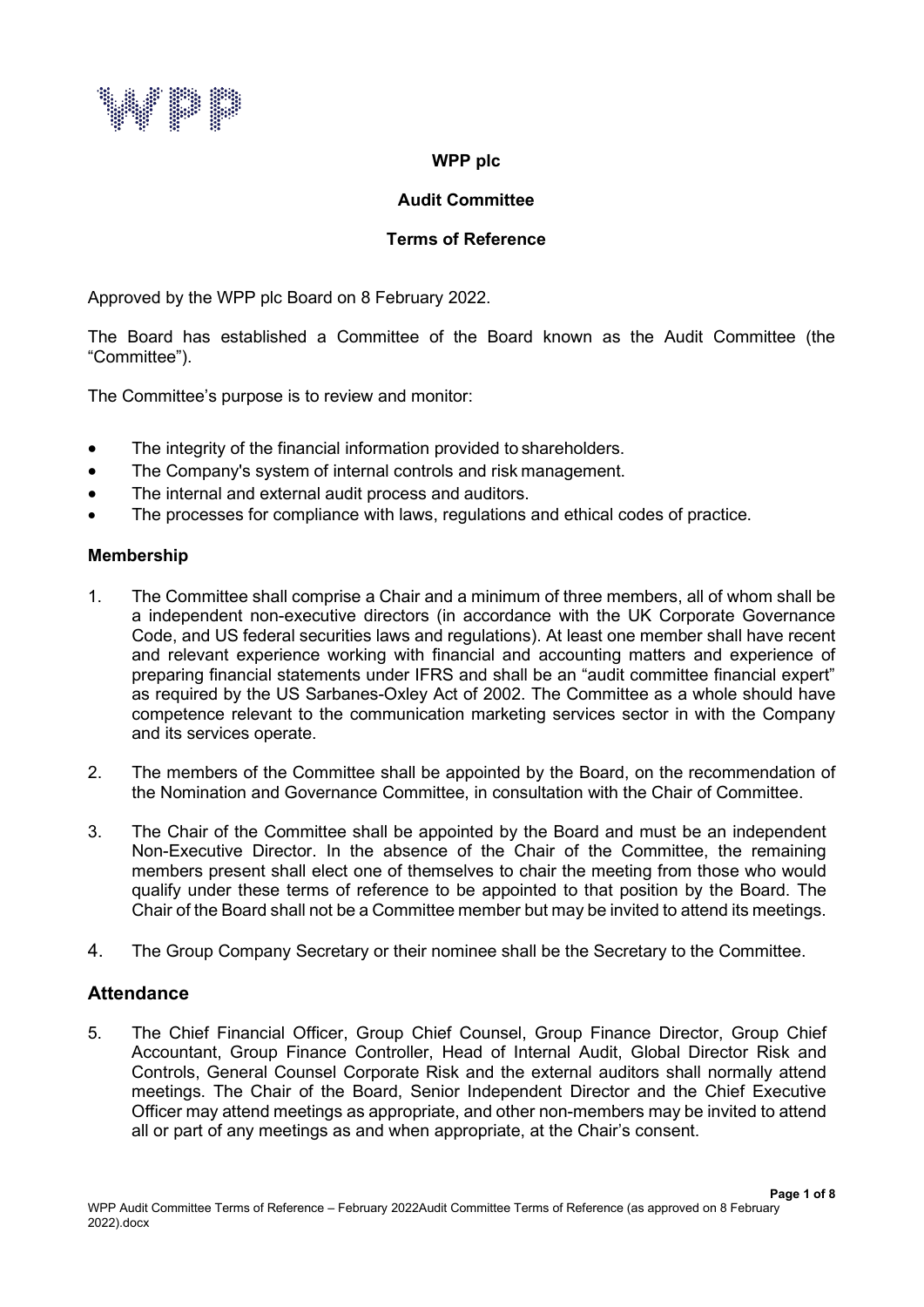- 6. At least once a year the Committee shall meet separately with:
	- the external auditors:
	- Global Director, Risk and Controls;
	- General Counsel, Corporate Risk
	- the Head of Internal Audit; and
	- Group Chief Counsel;

without the Executive Directors and other management being present.

#### **Meetings and Quorum**

- 7. The Committee shall meet at least four times a year and otherwise as frequently as required in the performance of its duties.
- 8. The timing and agenda of meetings is the responsibility of the Chair of the Committee.
- 9. Notice of each meeting confirming the date, venue and time, together with an agenda of items and relevant papers shall be forwarded to each member of the Committee and any other person required to attend, other than in special circumstances, at least three working days prior to the meeting. Supporting papers shall be sent to Committee members and to other attendees, as appropriate, at the same time.
- 10. The quorum necessary for the transaction of business shall be two members, including, whenever possible, at least one member with recent and relevant financial experience.

#### **Engagement with Shareholders**

11. The Chair of the Committee should attend the annual general meeting to answer any shareholder questions on the Committee's activities. In addition, the Chair of the Committee should seek engagement with shareholders on significant matters related to the Committee's areas of responsibility.

### **Authority**

- 12. The Committee is authorised to:
	- a) undertake such work as is necessary to make recommendations for approval by the Board and is authorised to seek any information it requires from any employee or the Company in order to perform its duties.
	- b) take outside professional advice, at the Company's expense, as it considers necessary for the fulfilment of its duties.
	- c) to publish in the Company's annual report details of any issues that cannot be resolved between the Committee and the Board.
	- d) collectively and individually have direct access to the Chair of the Board, the Chief Executive Officer, the Chief Financial Officer, the Head of Internal Audit and the Company's external audit lead partner.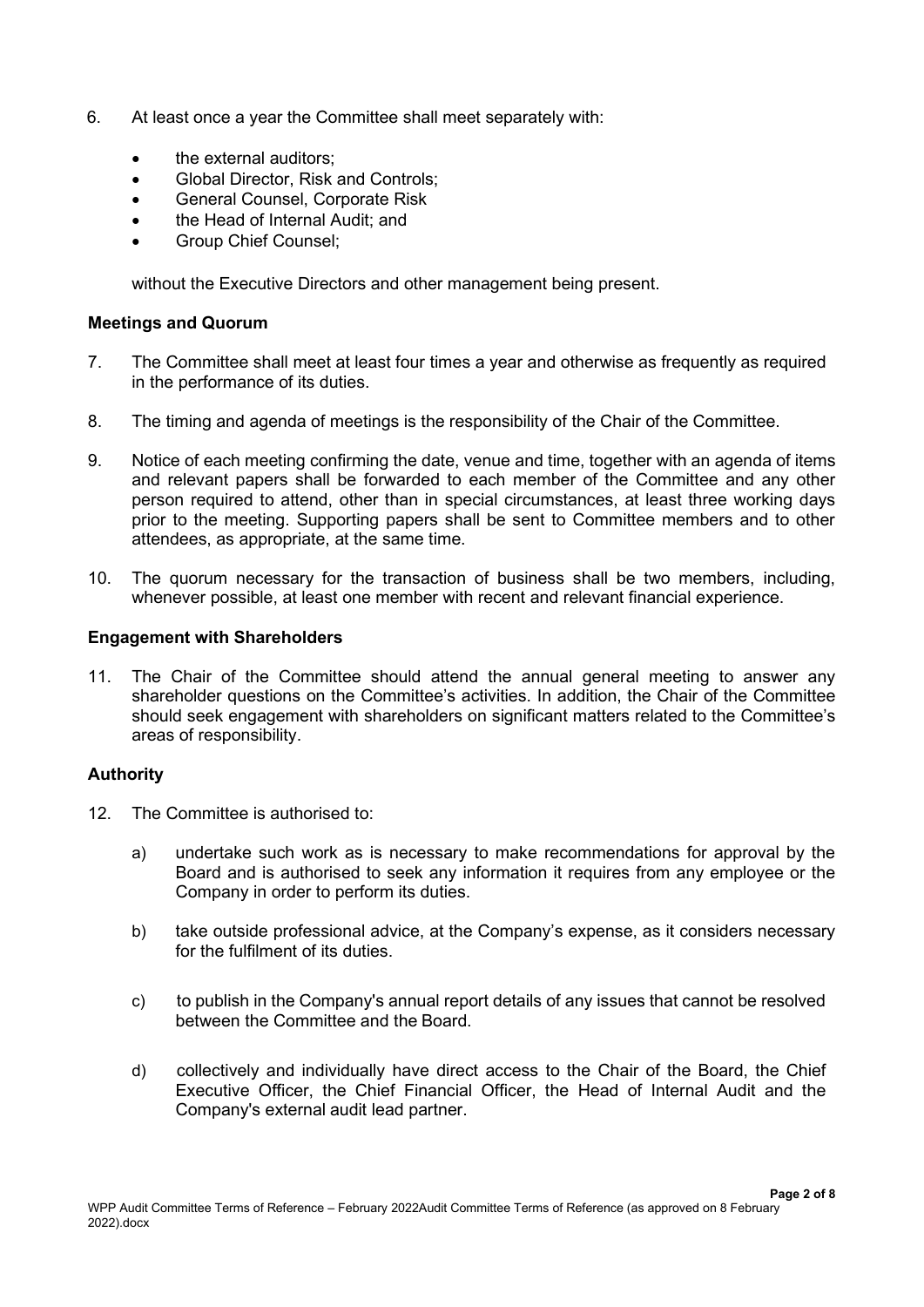### **Duties**

The Committee shall carry out the duties set out below for the Company, major subsidiary undertakings and the Group as a whole, as appropriate. The Committee shall, in a way that complies with the responsibilities of audit committees as laid out in the Financial Conduct Authority's Disclosure Guidance and Transparency Rules:

## **Financial reporting**

- 13. Review the financial statements of the Company and the Group, including preliminary results announcements, quarterly reports, the interim and annual reports and any other formal announcement relating to its financial performance before submission to the Board, focusing particularly on:
	- a) the integrity of the Company's financial statements, including the strategic report and statements relating to audit and to risk management;
	- b) significant financial reporting issues and judgements having regard to matters communicated to it by the external auditor;
	- c) any changes in accounting policies and practices and to periodically review the appropriateness of critical accounting policies and evaluate alternatives;
	- d) whether the Company has made appropriate estimates and judgements, taking into account the external auditor's views;
	- e) the clarity and completeness of financial reporting disclosures statements, including: viability statements and the appropriateness of adopting the going concern assumption in annual and half yearly financial statements of the Company, and also identify any material uncertainties to the Company's ability to continue to do so over a period of at least twelve months from the date of approval of the annual and half yearly financial statements;
	- f) the methods used to account for significant or unusual transactions (including any off balance sheet arrangements) where different approaches are possible, taking into account the external auditor's views on the financial statements;
	- g) significant adjustments resulting from the external audit and any unadjusted items identified during the external audit;
	- h) compliance with financial reporting standards and any recognised investment exchange and other financial and governance reporting requirements;
	- i) compliance with relevant US and UK regulatory and legal requirements;
- 14. Where the Committee is not satisfied with any aspect of the proposed financial reporting by the Company, it should report its views to the Board.
- 15. Where requested by the Board, the Committee shall review the content of the annual report and accounts and advise the Board on whether, taken as a whole, it is fair, balanced and understandable and provides the information necessary for shareholders to assess the Company's performance, business model and strategy.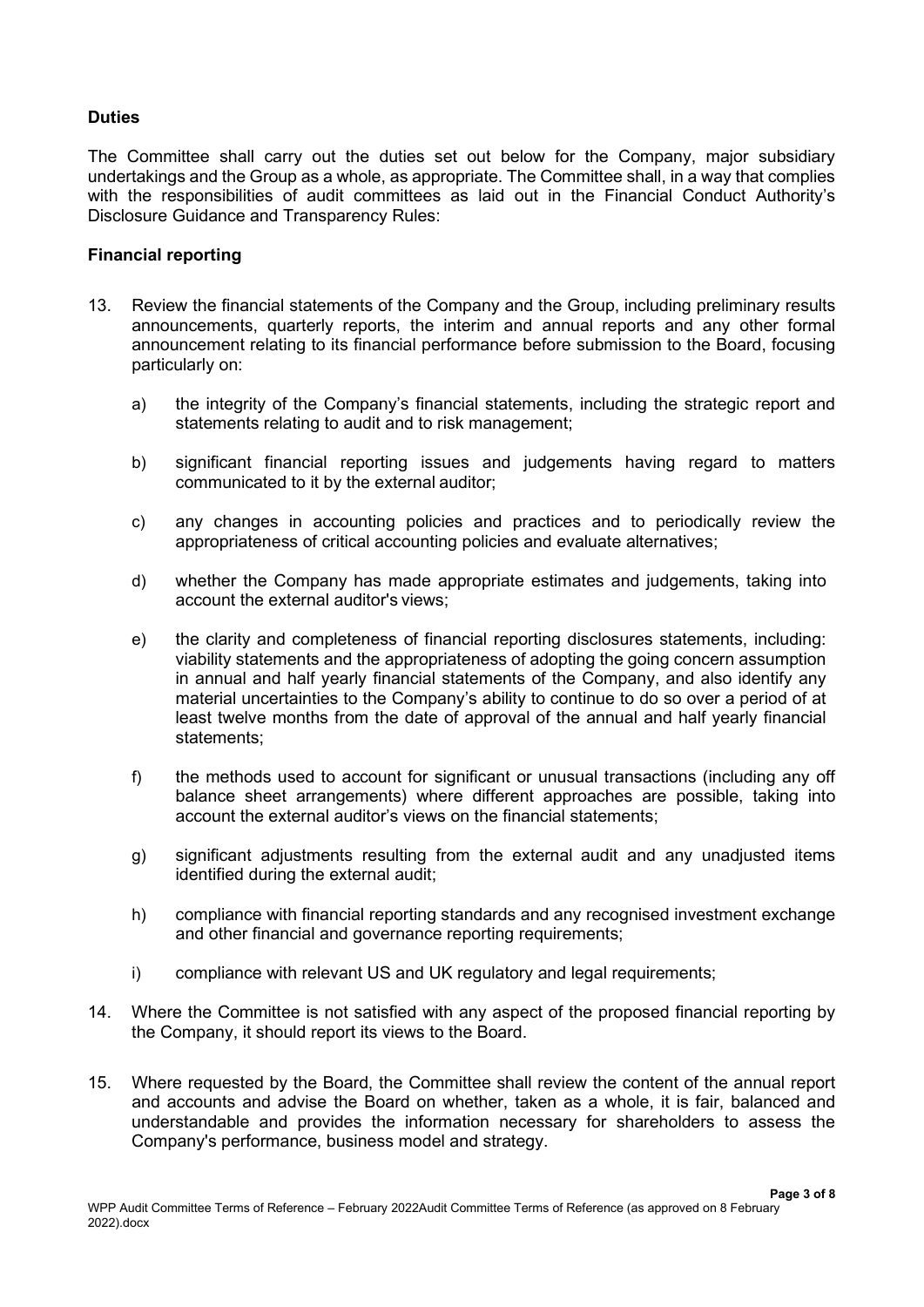## **External audit**

The Committee shall:

16. Oversee the selection and make recommendations to the Board, to be put to shareholders for approval at the Company's AGM, on the appointment, re-appointment or removal of the Company's external auditor and obtain their consent to the Committee approving the remuneration of the external auditors. The Committee shall have regard to the relevant regulations of the Competition and Markets Authority Order, in particular, the requirement for the Company to put its statutory audit out to tender at least once every 10 years, and the European Union Regulation and Directive on mandatory audit contract tendering and audit firm rotation respectively, as implemented in the UK in the Companies Act, and shall conduct any such tender.

If the auditor resigns, investigate the issues leading to this and decide whether action is required.

- 17. Be responsible for the remuneration, effectiveness and oversight of the work of the external auditors performed for the purpose of the external audit. Such oversight shall include the:
	- Selection process for the appointment of audit firms;
	- terms of engagement, including any engagement letter, the scope of the audit and the external audit plan;
	- external audit fee;
	- Audit representation letters from management to the external auditors; and
	- resolution of any disagreements between management and the external auditor regarding financial reporting (including fees for both the audit and non-audit services)
- 18. Receive and discuss periodic reports from the external auditors regarding their independence, including seeking reassurance that they have no relationships with the Company which could adversely affect the auditor's independence and objectivity and, at least annually, seek information from the external audit firm about policies and processes for maintaining independence and monitoring compliance.
- 19. Assess on an annual basis the qualifications, expertise and resources and independence of the external auditor and the effectiveness of the external audit process. The review should take into account the relevant UK law, professional and regulatory requirements and the relationship with the auditor as a whole, including the provision of any non-audit services.
- 20. Pre-approve any permitted audit and non-audit services (and fees) undertaken by the external auditor.
- 21. Develop and recommend to the Board the Company's policy for the provision of non-audit services by the external auditor, taking into account legal requirements, and keep the policy under review.
- 22. Ensure that procedures are in place to record all non-audit services undertaken by the Company's external auditors in the Company's Annual Report.
- 23. Require the external auditor to include the following matters in their reports to the Committee:
	- all critical accounting policies and practices used by the Company;
	- all alternative accounting treatments which have been discussed with management and the resultant conclusion by the external auditors;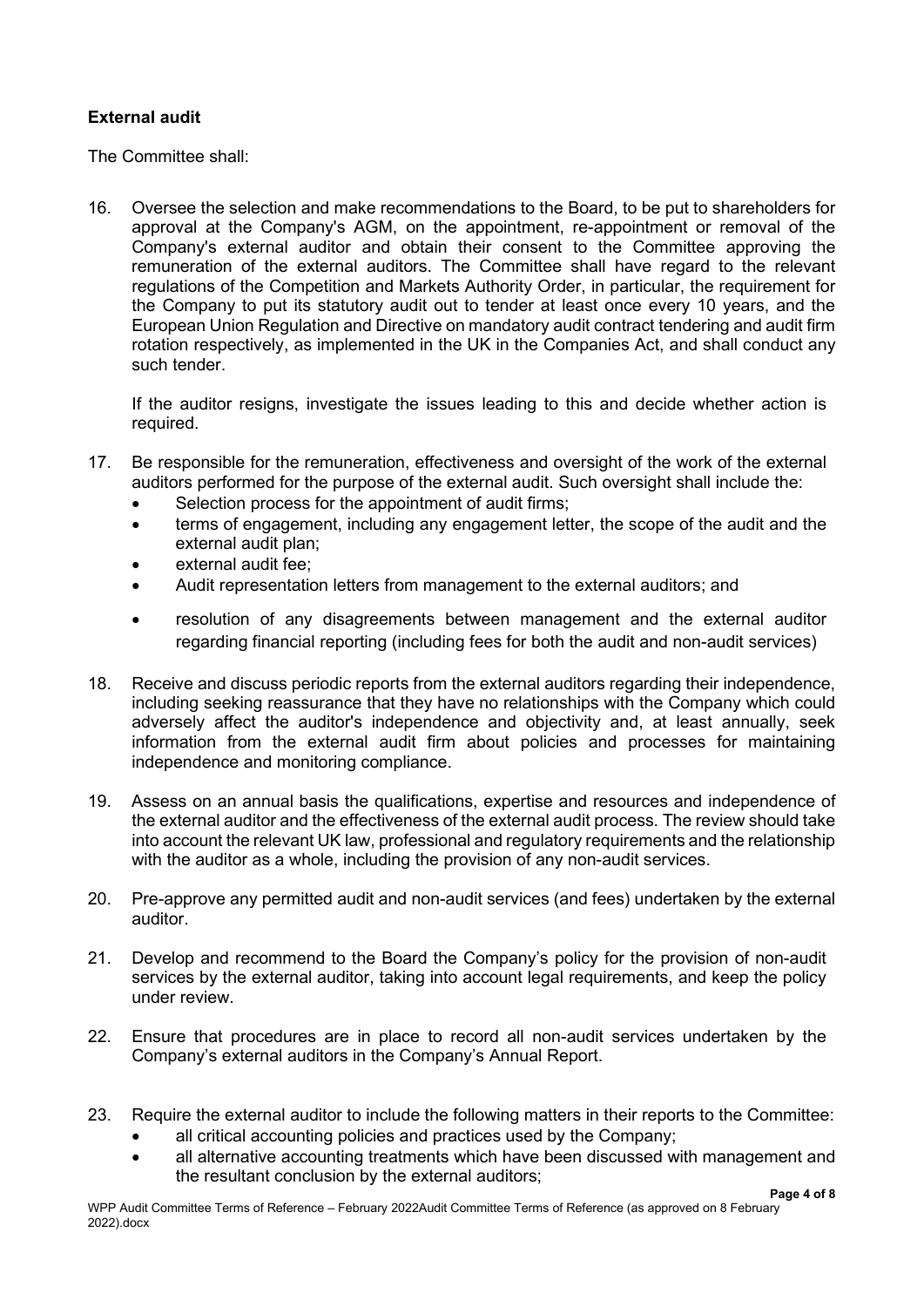- all material written communications between the external auditors and the Company's management;
- any material internal control failures;
- and any scope restrictions or any restrictions on access to information.
- 24. Review and approve with the external auditors before the audit commences the nature and scope of the annual audit plan.
- 25. Meet regularly with the external auditor to review the findings of the audit and to discuss problems and reservations arising from the external audit and any matters the external auditors may wish to discuss (in the absence of management where necessary).
- 26. Review, prior to its consideration by the Board, the external auditor's report to the directors and their management letter, including management's response to the auditor's findings and recommendations, with particular focus on major issues arising from the external audit, significant judgements taken and level of errors identified in the external audit.
- 27. At the end of the audit cycle, assess the effectiveness of the audit process including:
	- a) Reviewing whether the auditor has met the agreed audit plan and understanding reasons for changes to the audit plan.
	- b) Considering the external auditor's robustness and perceptiveness in handling key accounting and audit judgements and responding to the Committee's questions.
	- c) Obtaining feedback from key people on the conduct of the audit.
	- d) Reviewing and monitoring the content of the external auditor's management letter and reporting to the Board on the effectiveness of the audit process.
- 28. Recommend to the Board guidelines for hiring former employees of the external auditor and monitor the implementation of this policy.
- 29. Monitor the external auditor's compliance with relevant ethical and professional guidance on the rotation of the audit partner.

### **Internal audit**

- 30. Approve the appointment and removal or replacement of the Head of the internal audit function.
- 31. Review and approve the mandate of the internal audit function, monitor and review the effectiveness of its work to ensure it is appropriate for the current needs of the Company.
- 32. Monitor and review the effectiveness of the Company's internal audit function in the context of the Company's overall risk management system.
- 33. Consider whether an independent, third party review of processes is appropriate.
- 34. Ensure internal audit is unrestricted in scope, has adequate resources and appropriate access to information to enable it to fulfil its mandate and ensure that the function has adequate standing to perform its function in accordance with appropriate professional standards.
- 35. Ensure the internal audit function has direct access to the Chair of the Board and to the Committee.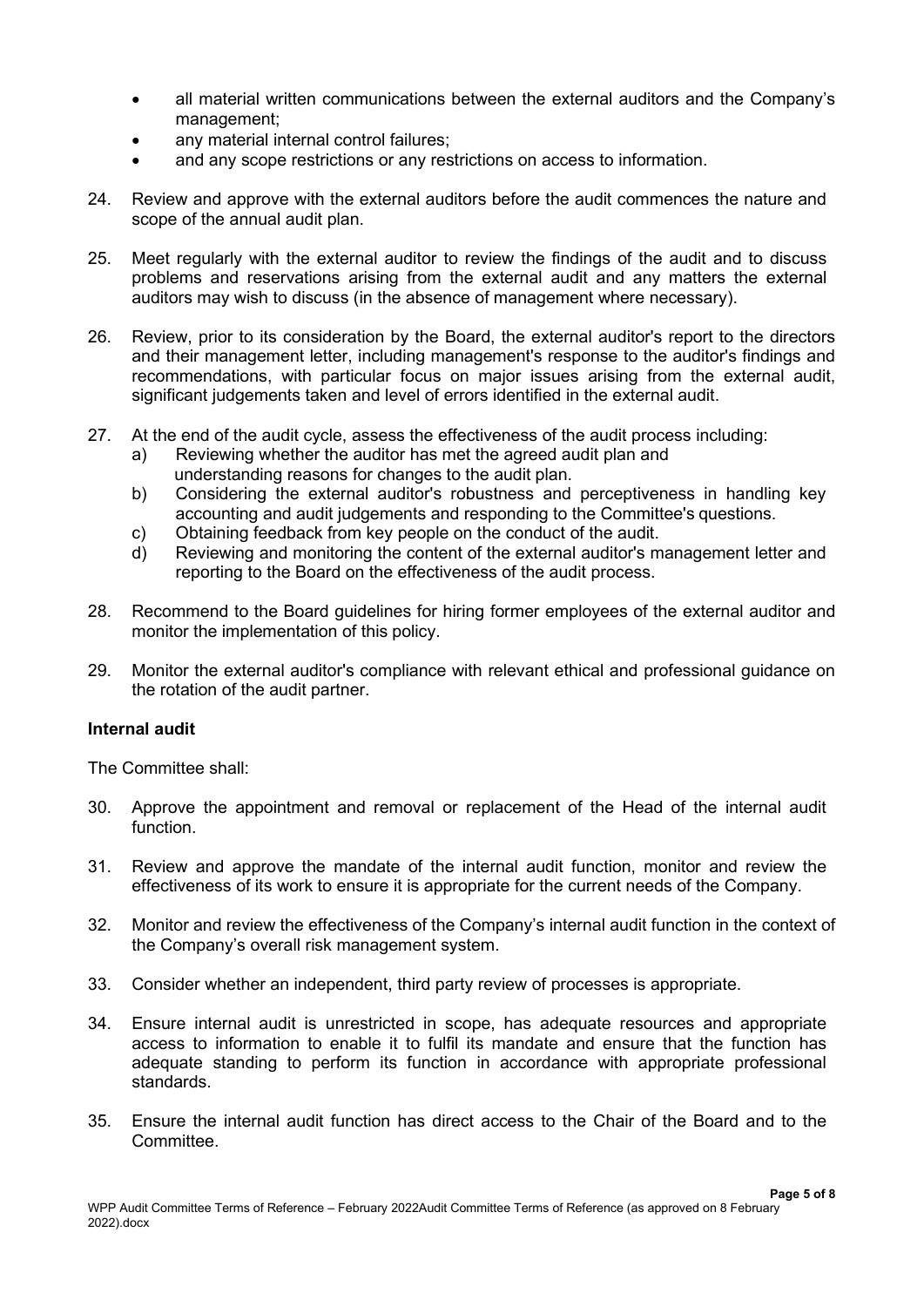- 36. Monitor coordination between the internal and external auditors.
- 37. Review the annual internal audit plan at the beginning of the year to ensure adequate assurance coverage for all the Group's significant risks.
- 38. Review at each meeting reports on the internal auditor's work, including significant issues within business units and review management's responsiveness to the internal auditors' findings and recommendations.

#### **Risk management systems and internal controls**

- 39. On behalf of the Board (which retains overall responsibility for risk management), review and monitor the Company's risk management system and, at least annually, carry out a review of its effectiveness in supporting the Group's strategy and objectives.
- 40. On behalf of the Board, ensure that a robust assessment of the principal risks facing the Company has been undertaken (including those risks that would threaten its business model, future performance, solvency or liquidity) and advise the Board on the likelihood and impact of the principal risks materialising and the management and mitigation of those risks.
- 41. Oversee and advise the Board on the Company's and the Group's current risk exposure and future risk strategy.
- 42. Consider how the remuneration of executives shapes their view of risk.
- 43. Review and approve the statements to be included in the annual report concerning internal controls and risk management.
- 44. Review, in accordance with UK requirements, the effectiveness of internal financial controls and internal control systems.
- 45. Review the assurance reports from management on the effectiveness of the internal control and risk management systems and from the internal audit, the external auditor and others on the operational effectiveness of matters related to risk and control.
- 46. Review, in accordance with the requirements in section 404 of the US Sarbanes-Oxley Act 2002, management's assessment and reporting of the effectiveness of internal financial controls over financial reporting and to review the external auditor's reports on management's assessment and the effectiveness of internal control over financial reporting.
- 47. Receive an annual report from the Chief Financial Officer that they have disclosed to the Committee and to the external auditors all significant deficiencies in internal control which could adversely affect the Company's ability to record and report financial data.
- 48. Review the Company's procedures for detecting fraud.
- 49. Review the Company's systems and controls for ethical behaviour and the prevention of bribery and receive reports on non-compliance.
- 50. Keep under review the adequacy and effectiveness of the Company's Risk Controls Group function.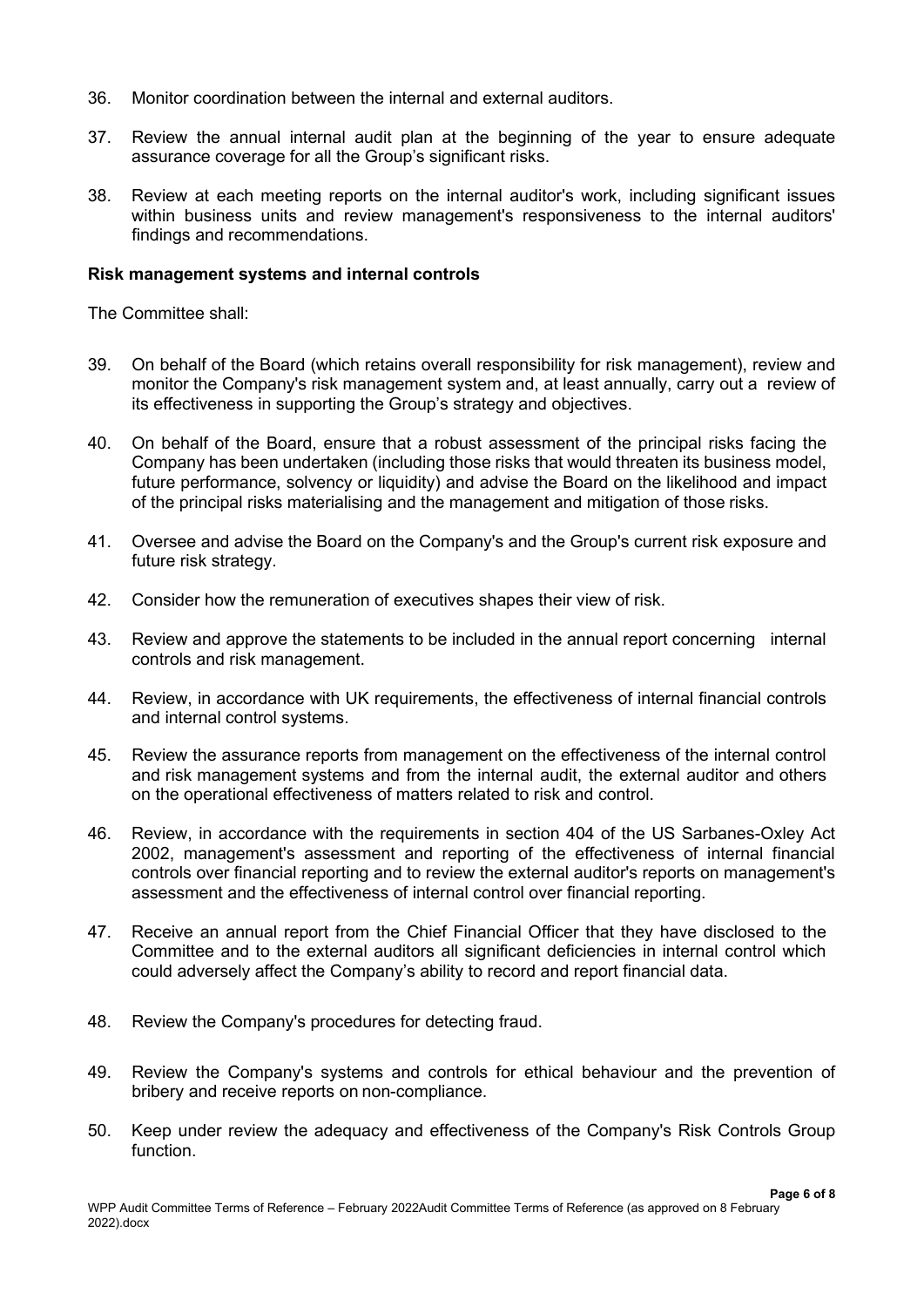# **Whistleblowing**

The Committee shall:

51. On behalf of the Board, review the adequacy and security of the Company's arrangements for its employees and contractors to raise concerns, in confidence, about possible wrongdoing in financial reporting or other matters. The Committee shall ensure that these arrangements allow proportionate and independent investigation of such matters and appropriate follow-up action.

## **Reporting**

- 52. The Committee shall report to the Board on its proceedings after each meeting on all matters within its duties and responsibilities. .
- 53. The Committee's report for inclusion in the Company's Annual Report shall describe the work of the Committee in discharging its responsibilities and should also specifically include:
	- a) a summary of the role and work of the Committee;
	- b) the significant issues that the Committee considered in relation to the financial statements and how these issues were addressed, and how these matters were addressed, having regard to matters communicated to it by the external auditor;
	- c) confirmation that the Board has carried out a robust assessment of the principal and emerging risks facing the Company, a description of those risks and an explanation as to how they are being managed and mitigated;
	- d) an explanation of its assessment of the effectiveness of the external audit process (including the provision of non-audit services and an explanation of how, if the auditors provide non-audit services to the Company and the Group, auditor objectivity and independence is safeguarded) and its recommendation on the appointment or reappointment of the external auditor, including length of incumbent auditor's tenure, when a tender was last conducted and any contractual provisions restricting the Committee's choice of auditor, and the amount of fees paid to the auditor for any of its services;
	- e) an explanation of how the Committee has addressed the effectiveness of the internal audit process;
	- f) how the Committee's performance evaluation has been conducted;
	- g) any other issues on which the Board has requested the Committee's opinion.

- 54. Review the statements to be made in the Annual Report on compliance with the corporate governance requirements of the UK Corporate Governance Code, the Disclosure and Transparency Rules, the NYSE listing rules and of the SEC, along with the verification undertaken, including that of the External Auditors, and advise the Board accordingly;
- 55. Review the statements to be made in the Annual Report relating to the Strategic Report and corporate governance statements on internal control, and risk management, business model reporting and the viability statement including the disclosure of strategic risks and any mitigating actions;
- 56. Explain any significant issues that the Committee considered in relation to the Annual Report and Accounts and how these were addressed and reported to the Board, including any other issues on which the Board requested the Committee's opinion.